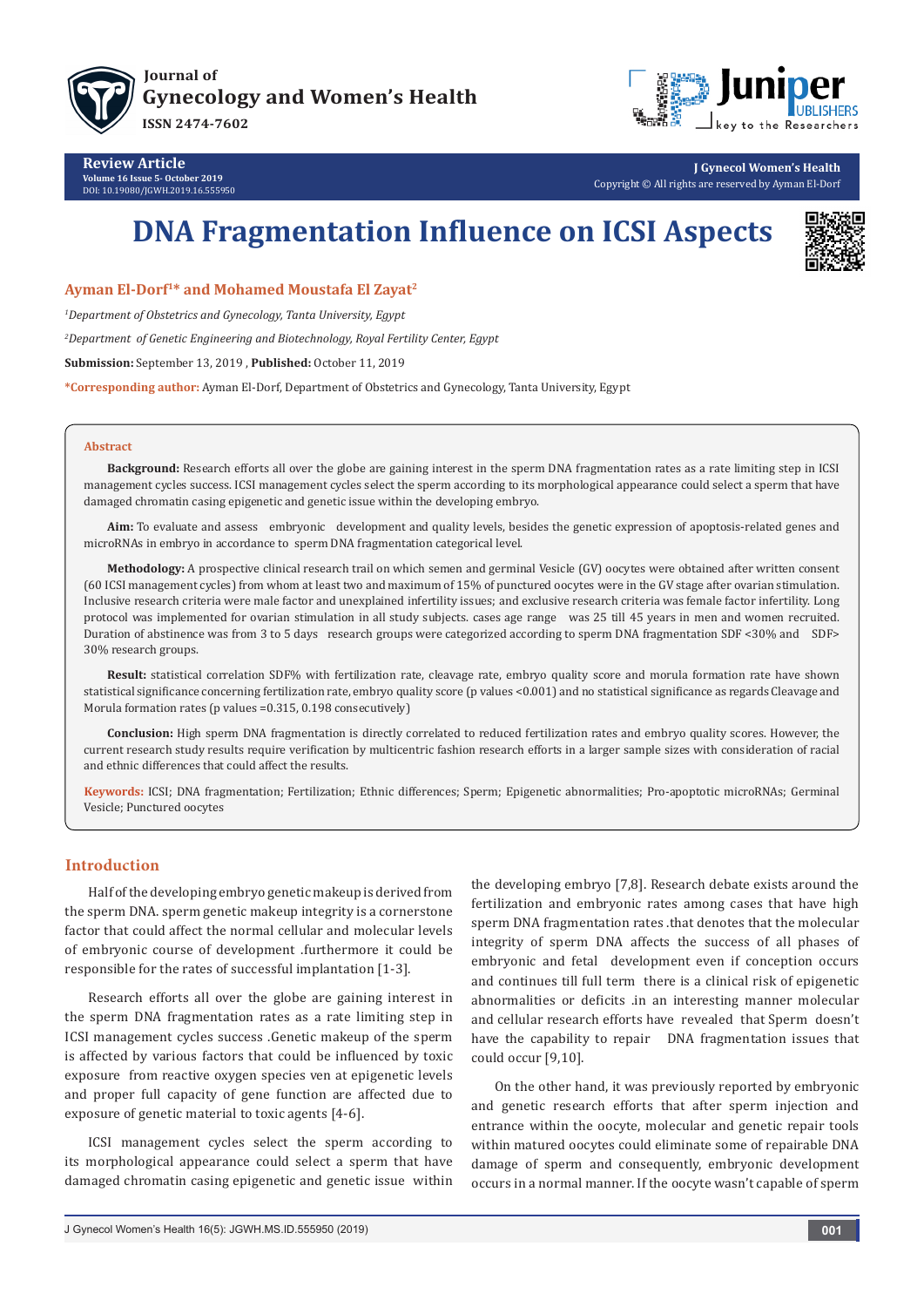DNA damage repair a cellular process occurs called apoptosis that is considered a form of natural selection and elimination of damaged biological cells [11,12].

The micro RNA levels are raised in cases of apoptosis that is correlated and linked to reduced embryonic survival rate all those molecular and cellular events occur due to raised expression patterns of apoptosis related genes that as a normal consequence raise the serum levels of pro-apoptotic microRNAs [13,14].

## **Aim of the Work**

To evaluate and assess embryonic development and quality levels, besides the genetic expression of apoptosis-related genes and microRNAs in embryo in accordance to sperm DNA fragmentation categorical level.

## **Methodology**

A prospective clinical research trail held in Tanta University teaching hospital in the ART unit of gynecology department through a year of time from January to December 2018, on which semen and germinal Vesicle (GV) oocytes were obtained after written consent (60 ICSI management cycles) from whom at least two and maximum of 15% of punctured oocytes were in the GV stage after ovarian stimulation. Inclusive research criteria were male factor and unexplained infertility issues; and exclusive research criteria was female factor infertility. Long protocol was implemented for ovarian stimulation in all study subjects. cases age range was 25 till 45 years in men and women recruited. duration of abstinence was from 3 to 5 days research groups were categorized according to sperm DNA fragmentation SDF <30% and SDF> 30% research groups. Semen sample collection and preparation Semen samples have been obtained by masturbation, liquefied at 37 degree Celsius and 5%  $\mathrm{CO}_2^+$  for around 30min, and prepared by density gradient centrifugation protocol.

#### **Sperm DNA Fragmentation Evaluation**

Processed semen sample have been mixed with 1% low gelling agarose, layered on glass slide pre-coated with standard agarose and placed in 4 degree Celsius for 5min. HCl solution have been added and then the slide incubated within lysis buffer solution for 15min). The buffer was added (2min) and next, the slide dehydrated in 70, 90 and 100% of alcohol, consecutively, 2min for each concentration. After staining with Diff-quick, halo size of 300 spermatozoa analyzed under light microscope. Four dispersion pattern considered; large, medium, small sizes and without halo or degenerated nuclei. Sperm cells with small or without halo considered as sperm containing fragmented DNA.

# **Ovarian stimulation followed by ICSI With the Reactive oxygen species assessment**

In culture medium The ROS production was evaluated by the chemiluminescence assay using luminol the media (400mL) was mixed with luminol (10mL) and located into a Luminometer in the integrated mode for 15min. The results were expressed in relative light units (RLU) per sec.

#### **Evaluation of embryo quality and developmental rate**

The embryos with symmetrical blastomeres and less than 10% of cytoplasmic fragmentation categorized as grade A embryos and score 3 was given to them. Score 2 was used to the grade B embryos with equal size blastomeres and 10-50% of cytoplasmic fragmentation. Score 1 was given to grade C embryos with unsymmetrical blastomeres and above 50% of fragmentation. The total embryo quality score was assessed as a sum of the embryo quality scores in each ICSI cycle to the total number of developed embryos. Cleavage rate was assessed as the number of cleaved embryos in day 3 to total number of fertilized oocytes.

## **Total RNA extraction and cDNA synthesis of human embryo**

Four embryos in morula stage were transferred to microtube containing lysis buffer (1.5mL) for total RNA extraction. Next, complementary DNA (cDNA) synthesis was performed by adding Poly N (2mL), nuclease free water (5mL), primers of miR 15a and miR 16-1 and snord 47 (2mL of each) to 2mL of each embryo sample. The reaction accomplished in a thermocycler (5 min at 75 \_C). Reverse transcription (RT) carried out by addition of 5mL of RT buffer, 3mL of 10mM dNTP, 1mL of 200u RT enzyme and 0.25mL of 10u RNase inhibitor to reaction tube and set out as follow: 25 degree Celsius for 10min, 37 degree Celsius for 15min, 42 degree Celsius for 45min, and 72 degree Celsius for 10min. The synthesized cDNA was kept in 4 degree Celsius overnight.

## **Quantitative real time PCR (q-RT PCR)**

The expression level of apoptotic related genes (BCL-2 and BAX) and miroRNAs (miR 15a and miR 16-1) was assessed by q-RT PCR using Rotor Gene Q instrument. Briefly, cDNA (1mL), DEPS water (4.5mL) and specific primer for each genes and miRNAs (1 mL of each them) were subjected to q-RT PCR via DNA Master SYBR Green I mix for a total volume of 13mL according to instructions in manual. Reactions took place at 95 \_C for 30 sec in order to initiate denaturation, and then be amplified in 40 cycles using a denaturing temperature of 95 degree Celsius for 3min, and annealing/ extension temperature of 60 \_C for 30sec. Melting curve analysis was performed to confirm a single genespecific peak of all individual amplification reactions and lack of primer dimers. For normalization, the b-actin gene for apoptotic related genes and also, snord 47 for pro-apoptotic miRNAs were used as reference genes. Primers sequence, product size and annealing temperature were listed in our previous study.

#### **Statistical Analysis**

Data were collected, revised, coded and entered to the Statistical Package for Social Science (IBM SPSS) version 23. The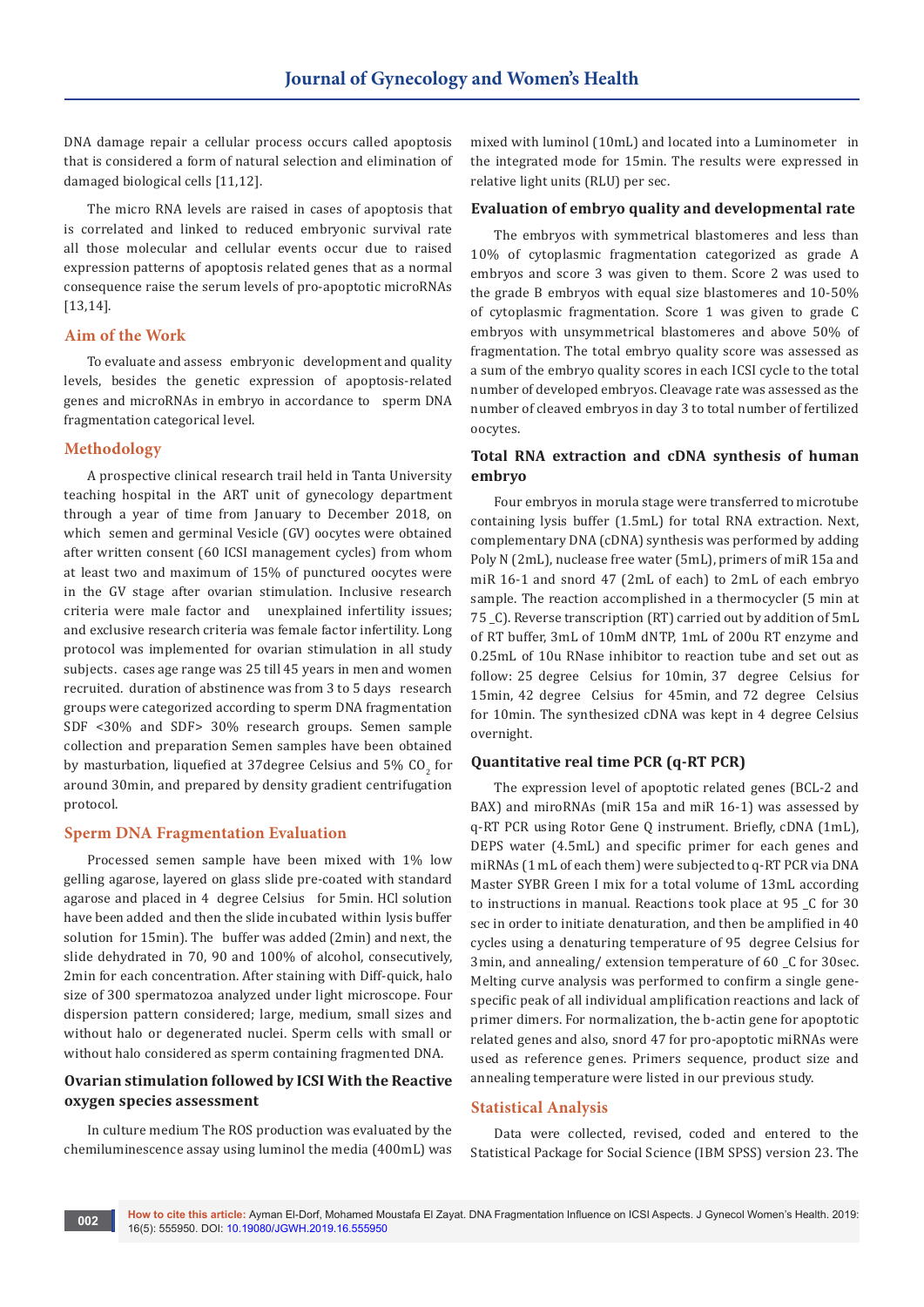quantitative data were presented as mean, standard deviations and ranges when their distribution found parametric. Also qualitative data were presented as number and percentages. The comparison between two independent groups with qualitative data was done by using Chi-square test while comparison between two independent groups with quantitative data and parametric distribution was done by using Independent t-test. Pearson correlation coefficients were used to assess the correlation between two quantitative parameters in the same group. The confidence interval was set to 95% and the margin of error accepted was set to 5%. So, the p-value was considered significant at the level of < 0.05.

## **Result**

Table 1 and Figures 1-5 reveal and display the comparative statistical analysis between SDF  $\leq$  30% group and SDF  $>$  30% research groups as regards the investigated parameters in which there was no statistical significant difference as regards Female age (years), Male age (years), BMI (Kg/m2), Causes of infertility, Average oocytes retrieved, Cleavage rate (%), Morula formulation rate (%), Number of total cells, Apoptotic cell rate ( p values=0.230, 0.114, 0.648, 0.516, 0.870, 0.061, 0.253, 0.375, 0.155 consecutively) however there was statistically significantly higher levels of Fertilization rate (%), ROS level (x106cpm), Embryo quality score (p values <0.001).

|                                                                                                                   | $SDF \leq 30\%$ (30 cycles)                                                       | $SDF > 30\%$ (30 cycles)                                                           | <b>Test Value</b> | P-Value     | Sig.      |
|-------------------------------------------------------------------------------------------------------------------|-----------------------------------------------------------------------------------|------------------------------------------------------------------------------------|-------------------|-------------|-----------|
| Female age (years), mean±SD                                                                                       | $25.39 \pm 3.59$                                                                  | $26.41 \pm 2.89$                                                                   | $1.212 \cdot$     | 0.230       | <b>NS</b> |
| Male age (years), mean±SD                                                                                         | $28.65 \pm 3.68$                                                                  | $30.13 \pm 3.45$                                                                   | $1.607 \bullet$   | 0.114       | <b>NS</b> |
| BMI (Kg/m2), mean±SD                                                                                              | $23.78 \pm 5.24$                                                                  | $23.18 \pm 4.89$                                                                   | $0.459 \bullet$   | 0.648       | <b>NS</b> |
| Causes of infertility<br>Unexplained<br>Tubal<br>Endometriosis<br>Uterine<br>Polycystic ovary syndrome<br>Old age | 11 (36.7%)<br>12 (40.0%)<br>$4(13.3\%)$<br>$1(3.3\%)$<br>$2(6.7\%)$<br>$0(0.0\%)$ | 12 (40.0%)<br>11 (36.7%)<br>$3(10.0\%)$<br>$3(10.0\%)$<br>$0(0.0\%)$<br>$1(3.3\%)$ | $4.230*$          | 0.516       | <b>NS</b> |
| Total oocytes retrieved, number                                                                                   | 337                                                                               | 342                                                                                |                   |             |           |
| Average oocytes retrieved, mean±SD                                                                                | $12.85 \pm 5.32$                                                                  | $13.1 \pm 6.41$                                                                    | $0.146 \bullet$   | 0.870       | <b>NS</b> |
| Number of oocytes injected, number                                                                                | 308                                                                               | 318                                                                                |                   |             |           |
| Fertilization rate (%), mean±SD                                                                                   | $97.85 \pm 2.23$                                                                  | $89.54 \pm 1.67$                                                                   | $16.337 \bullet$  | < 0.001     | <b>HS</b> |
| ROS level (x10 <sup>6</sup> cpm), mean ± SD                                                                       | $28.36 \pm 4.52$                                                                  | $42.25 \pm 6.36$                                                                   | $9.750 \bullet$   | ${}< 0.001$ | <b>HS</b> |
| Cleavage rate (%), mean ± SD                                                                                      | $87.3 \pm 5.16$                                                                   | $84.33 \pm 6.77$                                                                   | $1.911 \bullet$   | 0.061       | <b>NS</b> |
| Embryo quality score, mean ± SD                                                                                   | $2.83 \pm 0.65$                                                                   | $1.93 \pm 0.73$                                                                    | $5.043 \bullet$   | < 0.001     | <b>HS</b> |
| Morula formulation rate (%), mean $\pm$ SD                                                                        | $91.83 \pm 5.74$                                                                  | $90.27 \pm 4.68$                                                                   | $1.154 \bullet$   | 0.253       | <b>NS</b> |
| Number of total cells, mean ± SD                                                                                  | $13.85 \pm 2.15$                                                                  | $13.39 \pm 1.82$                                                                   | $0.894 \bullet$   | 0.375       | <b>NS</b> |
| Apoptotic cell rate, mean ± SD                                                                                    | $4.62 \pm 1.32$                                                                   | $5.16 \pm 1.57$                                                                    | $1.442 \bullet$   | 0.155       | <b>NS</b> |

**Table 1:** Comparison between SDF ≤ 30% group and SDF > 30% group regarding the studied parameters.

Bold indicate significant

•: Independent t-test; \*: Chi-square test

ICSI: Intracytoplasmic sperm injection; BMI: Body mass index; ROS: Reactive oxygen species.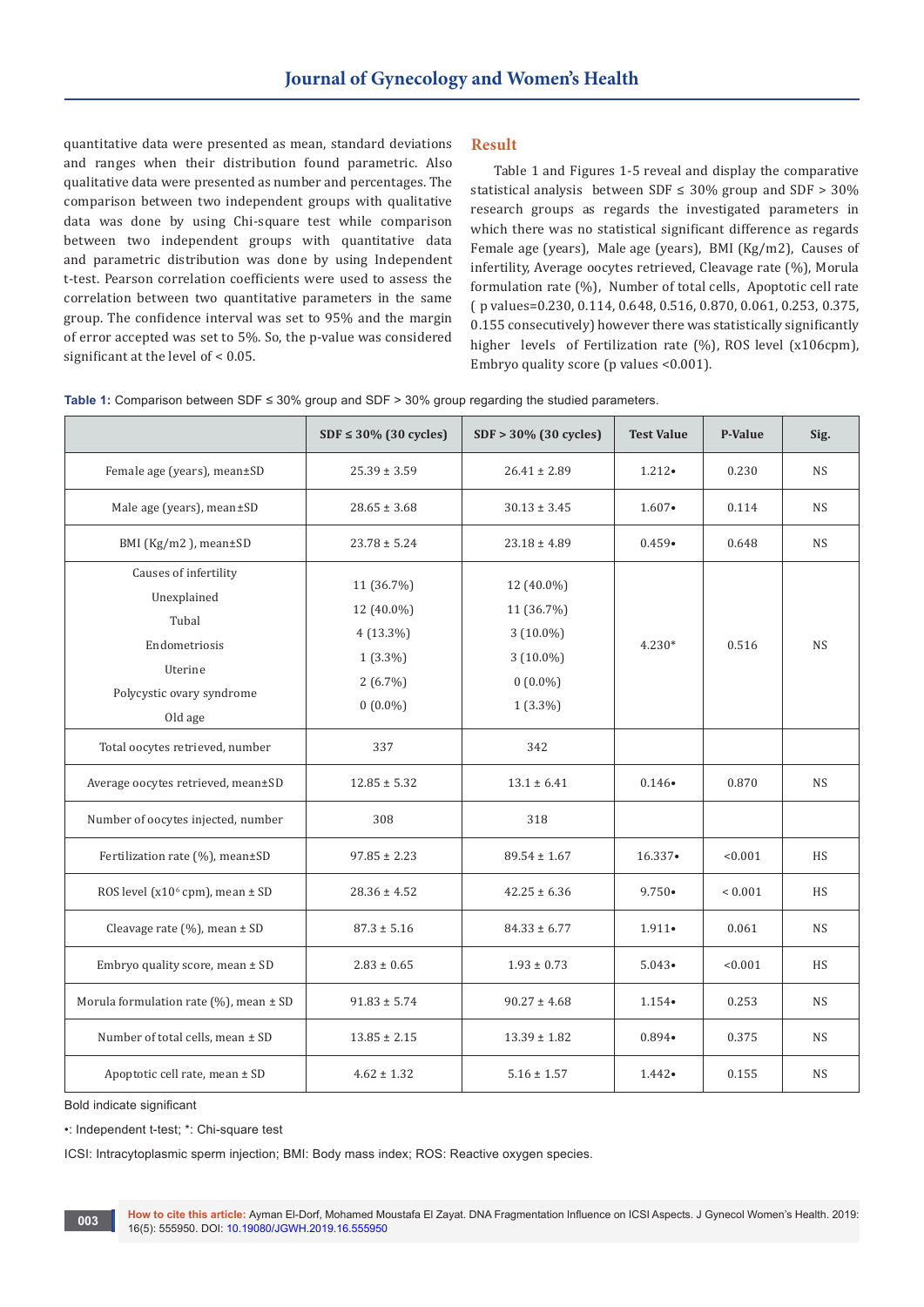







**How to cite this article:** Ayman El-Dorf, Mohamed Moustafa El Zayat. DNA Fragmentation Influence on ICSI Aspects. J Gynecol Women's Health. 2019: 16(5): 555950. DOI: [10.19080/JGWH.2019.16.555950](http://dx.doi.org/10.19080/JGWH.2019.16.555950)<br>16(5): 555950. DOI: 10.19080/JGWH.2019.16.555950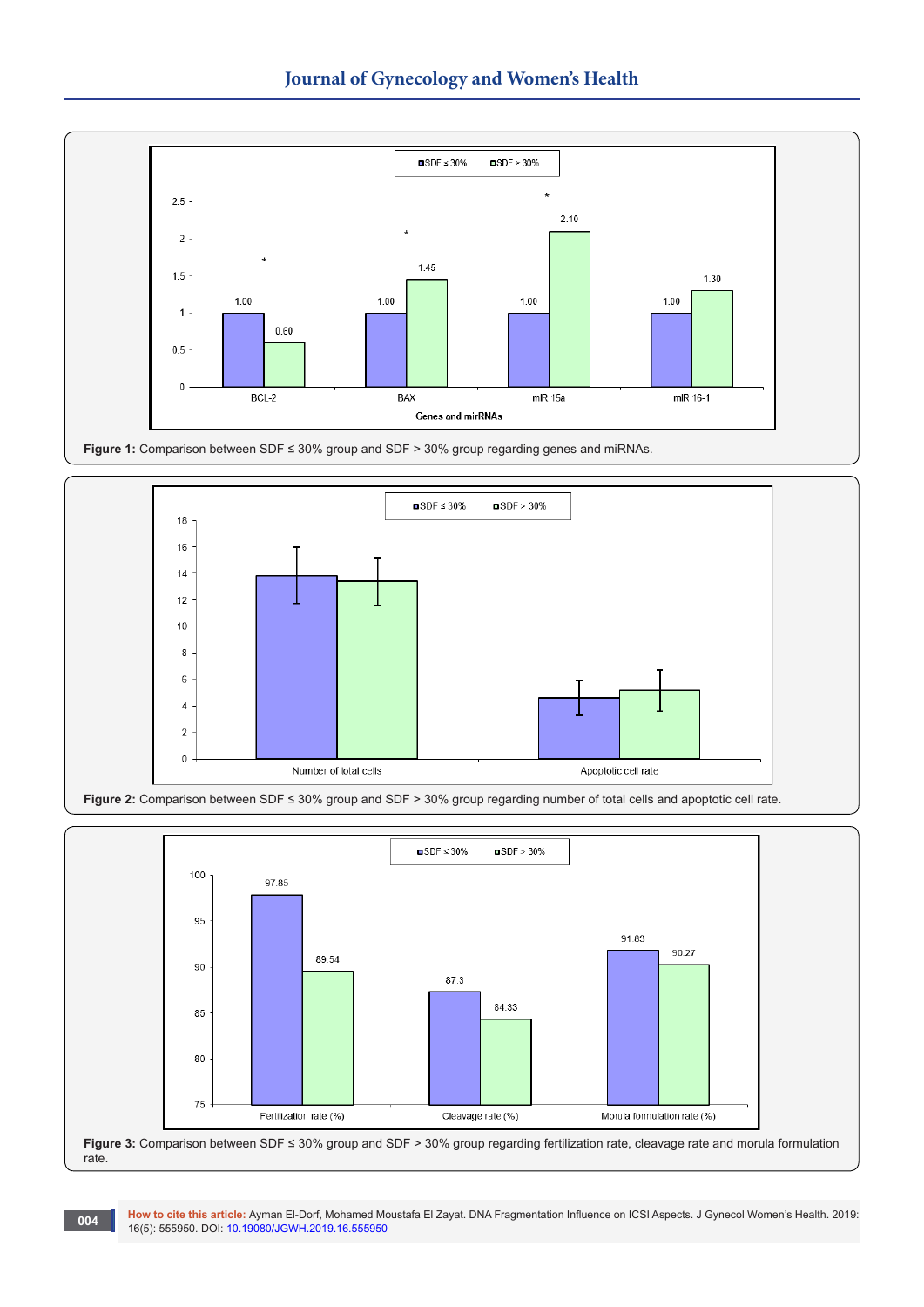

**Figure 4:** Comparison between SDF ≤ 30% group and SDF > 30% group regarding ROS level.



Table 2 reveals and displays that the statistical correlation SDF% with fertilization rate, cleavage rate, embryo quality score and morula formation rate have shown statistical significance concerning Fertilization rate, embryo quality score (p values <0.001) and no statistical significance as regards Cleavage and Morula formation rates (p values =0.315, 0.198 consecutively).

**Table 2:** Correlation of SDF% with fertilization rate, cleavage rate, embryo quality score and morula formation rate.

| <b>Parameters</b>     | $SDF\%$   |         |  |  |
|-----------------------|-----------|---------|--|--|
|                       | r         | P-Value |  |  |
| Fertilization rate    | $-0.516*$ | < 0.001 |  |  |
| Cleavage rate         | $-0.189$  | 0.315   |  |  |
| Embryo quality score  | $-0.729*$ | < 0.001 |  |  |
| Morula formation rate | $-0.205$  | 0.198   |  |  |

Pearson correlation coefficients

Bold indicate Significant

**005**

# **Discussion**

Male factor infertility represents half of all etiological of infertility. A growing research interest have been conducted in investigating sperm DNA fragmentation as an underlying etiology for of unexplained infertility issues. The raised DNA damage levels in sperms derived from males having oligozoospermia appears to be correlated and linked to reduced probability of natural conception and a raised risk for early pregnancy loss. Sperm DNA quality is an integral factor that affects the embryonic DNA quality and following development of the embryo at molecular and cellular levels [1,3,7,9].

A prior research study investigating the frequency of apoptosis among embryos derived from oocytes according to sperm DNA integrity levels, showing among their research study result that there is lower rate of embryonic quality scoring besides they have revealed s higher apoptosis rate with cases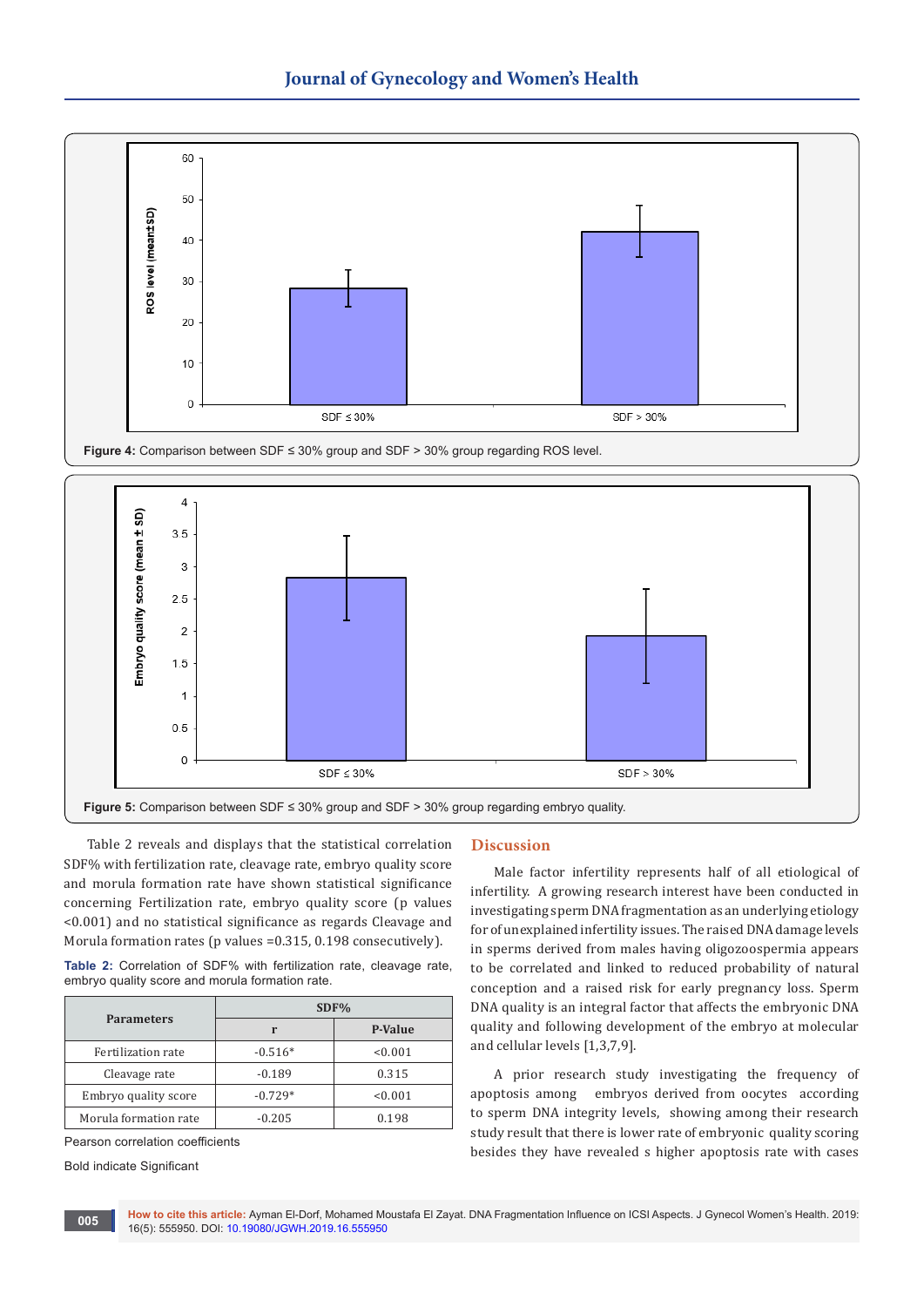having sperm DNA fragmentation above 30% in comparison to research subjects having to sperm DNA fragmentation below 30% [2,5,8].

Another prior research effort has displayed that SDF had a negative correlation with embryonic quality and blastocyst formation. Interestingly in harmony with the current research study results it was observed that the fertilization rate is reduced in IVM-MII oocytes in presence of high levels of sperm DNA fragmentation besides it was revealed that as sperm DNA fragmentation is increased there is, defective rate of decompensation [4,10,11].

An interesting fact that justifies the current study findings is that reduced embryonic quality could be due to failure to repair the sperm DNA damage after fertilization making SDF a detectability tool for embryonic quality molecular and cellular highly complex embryonic development process that is highly sensitive to reactive oxygen species. a prior research group of investigators have revealed that the apoptosis pathway is triggered within embryos derived from IVM oocytes and high levels of sperm DNA fragmentation molecular level of DNA repair is a crucial part of all embryonic genome formation processes [7,12]. Another prior research effort mentioned among their high quality oocytes -matured in in vivo condition could avoid the negative impact of sperm DNA damage on gestation probably due to high level of required sperm DNA repair enzymatic system in these oocytes [5,9,10].

## **Conclusions and Recommendations**

High sperm DNA fragmentation is directly correlated to reduced fertilization rates and embryo quality scores. However, the current research study results require verification by multicentric fashion research efforts in a larger sample sizes with consideration of racial and ethnic differences that could affect the results.

#### **References**

- 1. Gonzalez-Marin C, Gosalvez J, [Roy R \(2012\) Types, causes, detection](https://www.ncbi.nlm.nih.gov/pubmed/23203048)  [and repair of DNA fragmentation in animal and human sperm cells, Int](https://www.ncbi.nlm.nih.gov/pubmed/23203048)  [J Mol Sci 13\(11\) 14026e-14052.](https://www.ncbi.nlm.nih.gov/pubmed/23203048)
- 2. [Zhao J, Zhang Q, Wang Y, Li Y \(2014\)](https://www.ncbi.nlm.nih.gov/pubmed/25190048) Whether sperm deoxyribonucleic [acid fragmentation has an effect on pregnancy and miscarriage after](https://www.ncbi.nlm.nih.gov/pubmed/25190048)  [in vitro fertilization/ intracytoplasmic sperm injection: a systematic](https://www.ncbi.nlm.nih.gov/pubmed/25190048)  [review and metaanalysis. Fertil Steril 102\(4\): 998-1005.](https://www.ncbi.nlm.nih.gov/pubmed/25190048)
- 3. [Haghpanah T, Salehi M, Ghaffari NM, Farahani RM, Fadaei-Fathabadi F,](https://www.ncbi.nlm.nih.gov/pubmed/26678043)  et al. (2015) [Does sperm DNA fragmentation](https://www.ncbi.nlm.nih.gov/pubmed/26678043) affect the developmental [potential and the incidence of apoptosis](https://www.ncbi.nlm.nih.gov/pubmed/26678043) following blastomere biopsy? [Syst Biol Reprod Med 62\(1\): 1-10.](https://www.ncbi.nlm.nih.gov/pubmed/26678043)
- 4. [Farsi MM, Kamali N, Pourghasem M \(2013\) Embryological aspects of](https://www.ncbi.nlm.nih.gov/pubmed/24551799/)  oocyte *invitro* [maturation. Int J Mol Cell Med 2\(3\): 99-109.](https://www.ncbi.nlm.nih.gov/pubmed/24551799/)
- 5. [Haghpanah T, Eslami-Arshaghi T, Afarinesh M, Salehi M \(2017\)](https://www.ncbi.nlm.nih.gov/pubmed/31149144)  [Decreased fertilization: human sperm DNA fragmentation and](https://www.ncbi.nlm.nih.gov/pubmed/31149144) *invitro* [maturation of oocyte in stimulated ICSI cycles. Acta Endocrinol](https://www.ncbi.nlm.nih.gov/pubmed/31149144)  [\(Buchar\) 13\(1\): 23-31.](https://www.ncbi.nlm.nih.gov/pubmed/31149144)
- 6. [Saeedabadi S, Abazari-Kia AH, Rajabi H, Parivar K, Salehi M, et al.](https://www.ncbi.nlm.nih.gov/pubmed/29707934)  [\(2018\) Melatonin improves the developmental competence of goat](https://www.ncbi.nlm.nih.gov/pubmed/29707934)  [oocytes, Int J Fertil Steril 12\(2\): 157-163.](https://www.ncbi.nlm.nih.gov/pubmed/29707934)
- 7. [Zheng W, Song G, Wang Q, Liu S, Zhu X, et al. \(2018\) Sperm DNA damage](https://www.ncbi.nlm.nih.gov/pubmed/28675153)  [has a negative effect on early embryonic development](https://www.ncbi.nlm.nih.gov/pubmed/28675153) following *invitro* [fertilization, Asian J Androl 20\(1\): 75-79.](https://www.ncbi.nlm.nih.gov/pubmed/28675153)
- 8. [Meseguer M, Santiso R, Garrido N, Garcia-Herrero S, Remohi J, et al.](https://www.ncbi.nlm.nih.gov/pubmed/20643402)  (2011) [Effect of sperm DNA fragmentation on pregnancy outcome](https://www.ncbi.nlm.nih.gov/pubmed/20643402) [depends on oocyte quality. Fertil Steril 95\(1\): 124-128.](https://www.ncbi.nlm.nih.gov/pubmed/20643402)
- 9. Virant-Klun I, Knez K, Tomazevic T, Skutella T (2013) Gene expression profiling of human oocytes developed and matured *invivo* or *invitro*. BioMed Res Int.
- 10. [Jungwirth A, Giwercman A, Tournaye H, Diemer T, Kopa Z, et al. \(2012\)](https://www.ncbi.nlm.nih.gov/pubmed/22591628)  [European Association of Urology guidelines on Male Infertility: the](https://www.ncbi.nlm.nih.gov/pubmed/22591628)  [2012 up-date. Eur Urol 62\(2\): 324-332.](https://www.ncbi.nlm.nih.gov/pubmed/22591628)
- 11. [Agarwal A, Majzoub A, Esteves SC, Ko E, Ramasamy R, et al. \(2016\)](https://www.ncbi.nlm.nih.gov/pubmed/28078226/)  [Clinical utility of sperm DNA fragmentation testing: practice](https://www.ncbi.nlm.nih.gov/pubmed/28078226/)  [recommendations based on clinical scenarios. Transl Androl Urol 5\(6\):](https://www.ncbi.nlm.nih.gov/pubmed/28078226/)  [935-950.](https://www.ncbi.nlm.nih.gov/pubmed/28078226/)
- 12. [Cissen M, Wely MV, Scholten I, Mansell S, Bruin JP, et al. \(2016\)](https://www.ncbi.nlm.nih.gov/pubmed/27832085) [Measuring sperm DNA fragmentation and clinical outcomes of](https://www.ncbi.nlm.nih.gov/pubmed/27832085)  [medically assisted reproduction: a systematic review and meta](https://www.ncbi.nlm.nih.gov/pubmed/27832085)[analysis. PLoS One 11\(11\): e0165125.](https://www.ncbi.nlm.nih.gov/pubmed/27832085)
- 13. [Borges EJr, Zanetti BF, Setti AS, Paesde Almeida FBD, Provenza RR, et](https://www.ncbi.nlm.nih.gov/pubmed/31200969)  al. (2019) [Sperm DNA fragmentation is correlated with poor embryo](https://www.ncbi.nlm.nih.gov/pubmed/31200969)  [devel-opment, lower implantation rate and higher miscarriage rate in](https://www.ncbi.nlm.nih.gov/pubmed/31200969)  [reproductive cycles of non-male factor infertility. Fertil Steril 112\(3\):](https://www.ncbi.nlm.nih.gov/pubmed/31200969)  [483-490.](https://www.ncbi.nlm.nih.gov/pubmed/31200969)
- 14. [Practice Committee of the American Society for Reproductive \(2013\)](https://www.ncbi.nlm.nih.gov/pubmed/23391408)  [The clinical utility of sperm DNA integrity testing: a guideline. Fertil](https://www.ncbi.nlm.nih.gov/pubmed/23391408)  [Steril 99\(3\): 673-677.](https://www.ncbi.nlm.nih.gov/pubmed/23391408)